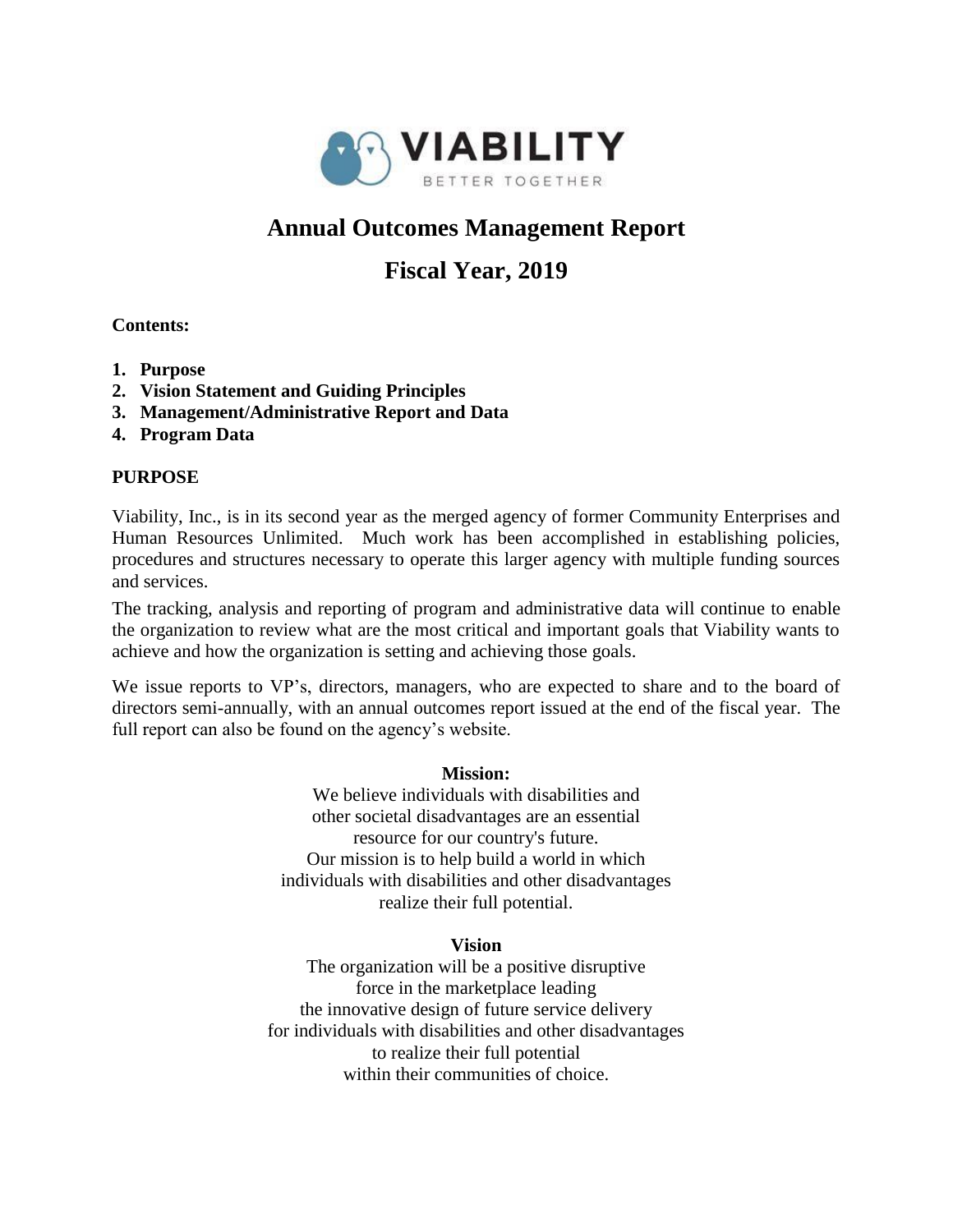# **Viability's Guiding Principles:**

# **We believe that our members are the driving force for everything we do…**

- We engage members in a positive, team focused manner, with an emphasis on supporting their desired outcomes and accomplishing their dreams.
- We empower members to make their own decisions and support risk taking as a means of growth.
- We create environments and systems that enhance the member's progress toward their goals.
- We seek feedback from members about our organization and utilize it to improve our services. We encourage members to be involved in hiring and to provide input on staff.

# **We believe our corporate integrity is unwavering….**

- We are dependable.
- We do what we are supposed to be doing to the best of our ability.
- We follow the law, policies, procedures and standards.

# **We will demonstrate enthusiastic, positive energy and attitude…**

- We value teamwork and are positive role models.
- We see problems as opportunities and take action.
- We make someone smile every day.
- We recognize the achievements of others often.

# **We believe in organizational and individual accountability…**

- We follow through with commitments, obligations and expectations of internal and external stakeholders.
- We communicate clearly, concisely and timely.

# **We believe that our strength lies in embracing our differences through a respectful, inclusive collaborative environment….**

- We actively seek out differences and unique talents.
- We are fully engaged and listen and respect all points of view.

# **We believe in fostering a learning environment…**

- where each of us take responsibility to engage in personal and professional development, to grow, to improve, to share, to take chances.
- We leverage individual and organizational resources and talent.

# **Management Report**

Viability, in its second year as a merged organization, continued to refine its administrative structure to best meet the needs of the organization. In order to allow for greater communication and efficiencies, the fiscal team operating out of the Springfield Brookdale site was moved to the main office at Franklin Street, allowing the entire fiscal office to operate out of one location. The position of Chief Human Resource and Diversity Officer was created and all HR positions located to Brookdale in Springfield. With the retirement of Don Kozera, Chief Strategy Officer, Carla Gaouette, Senior Vice President, became the operations head of that division.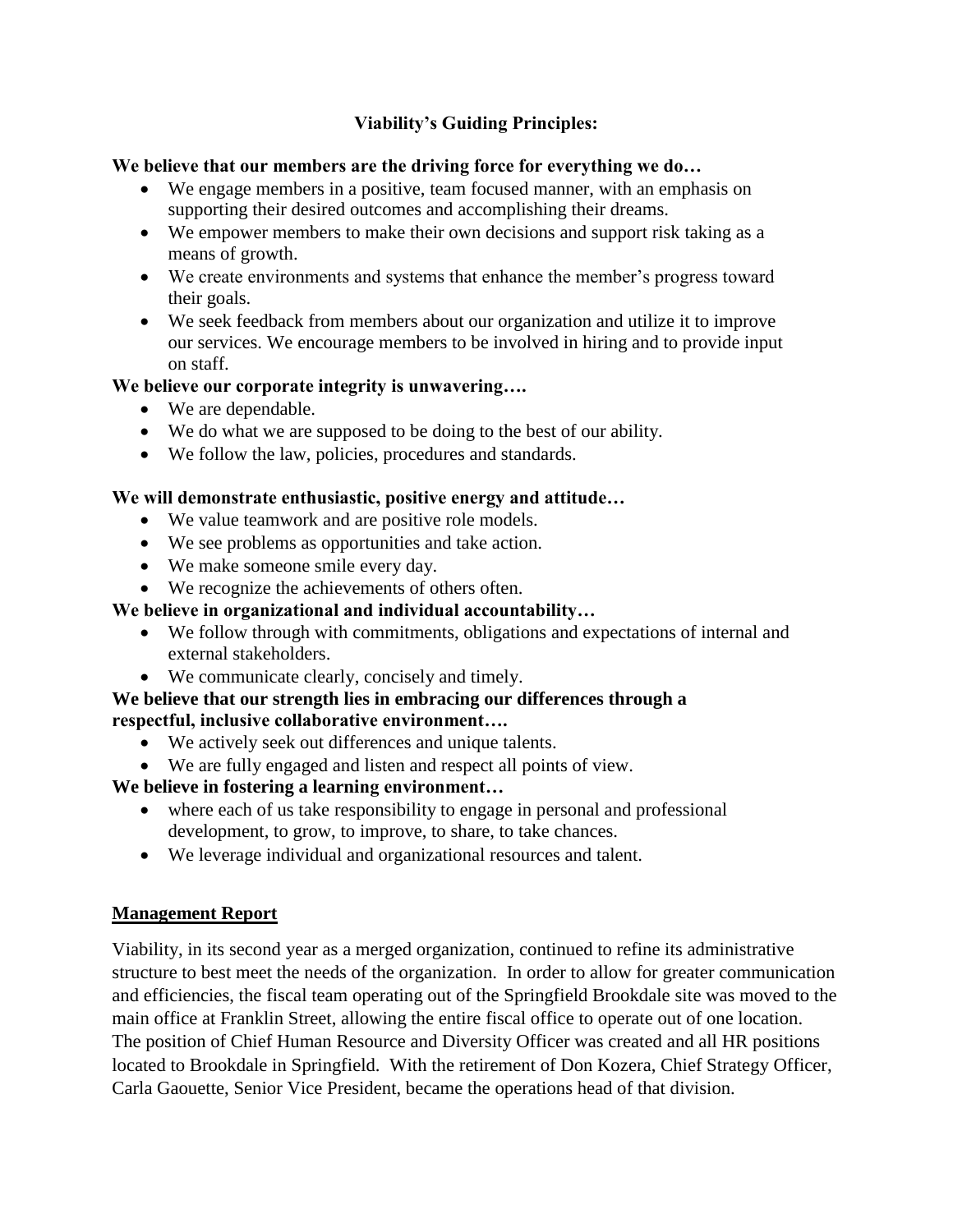During the first week in December, Viability participated in CARF accreditation with six surveyors spread out among all of our programs and services in MA, CT, and New York. This process was invaluable to the organization because the preparation for CARF provided the consistency of message and purpose for all of our employees and program members. The accreditation report was received in mid January, with the agency receiving a three year accreditation with only two recommendations. A number of strengths were identified, as the surveyors were incredibly impressed with the quality of the services we provide, the commitment and dedication of the staff and the pride with which all of our stakeholders demonstrate in the organization. In addition, they commented that the organization has embraced CARF standards and has demonstrated a commitment to continuous quality improvement. Of particular note was their recognition that the organization has been able to combine the cultures of two organizations quickly and staff and members pride in being a part of Viability was evident.

Forum House in Westfield participated in Clubhouse International Accreditation during this fiscal year and received a full three year accreditation from this international association. The organization was working on the Quality Enhancement licensing visit by MA DDS in July, 2019.

# **Strategic Goals 2017 – 2020**

- **Employer of Choice: To be recognized as the best place to work, our culture and offerings will serve as an attractor so that openings are filled with minimal recruitment.**
- **Industry Leader: To set the standard and be recognized for the type and quality of services that should be offered within human services at a valued price point.**
- **Sustained Growth through innovation and diversification: To regularly introduce innovative emerging services and business models into the market place that will diversify our portfolio while growing our base services in line with our business model to achieve our revenue and profit goals.**

#### **Fiscal Year 2019**

#### **Financial Management**

- **1.) To grow annual revenue by \$500,000 over Board approved budget for FY 2019. Status:**
- **2.) To ensure operating surplus of at least \$600,000 (pre bonus). Status:**
- **3.) To create the Foundation for VIABILITY (Nonprofit Supporting Organization). Status: this objective has been tabled by the board for discussion at spring Board retreat**
- 4.) **To generate at least \$350,000 in revenue through events, campaigns, grants and foundation revenue.**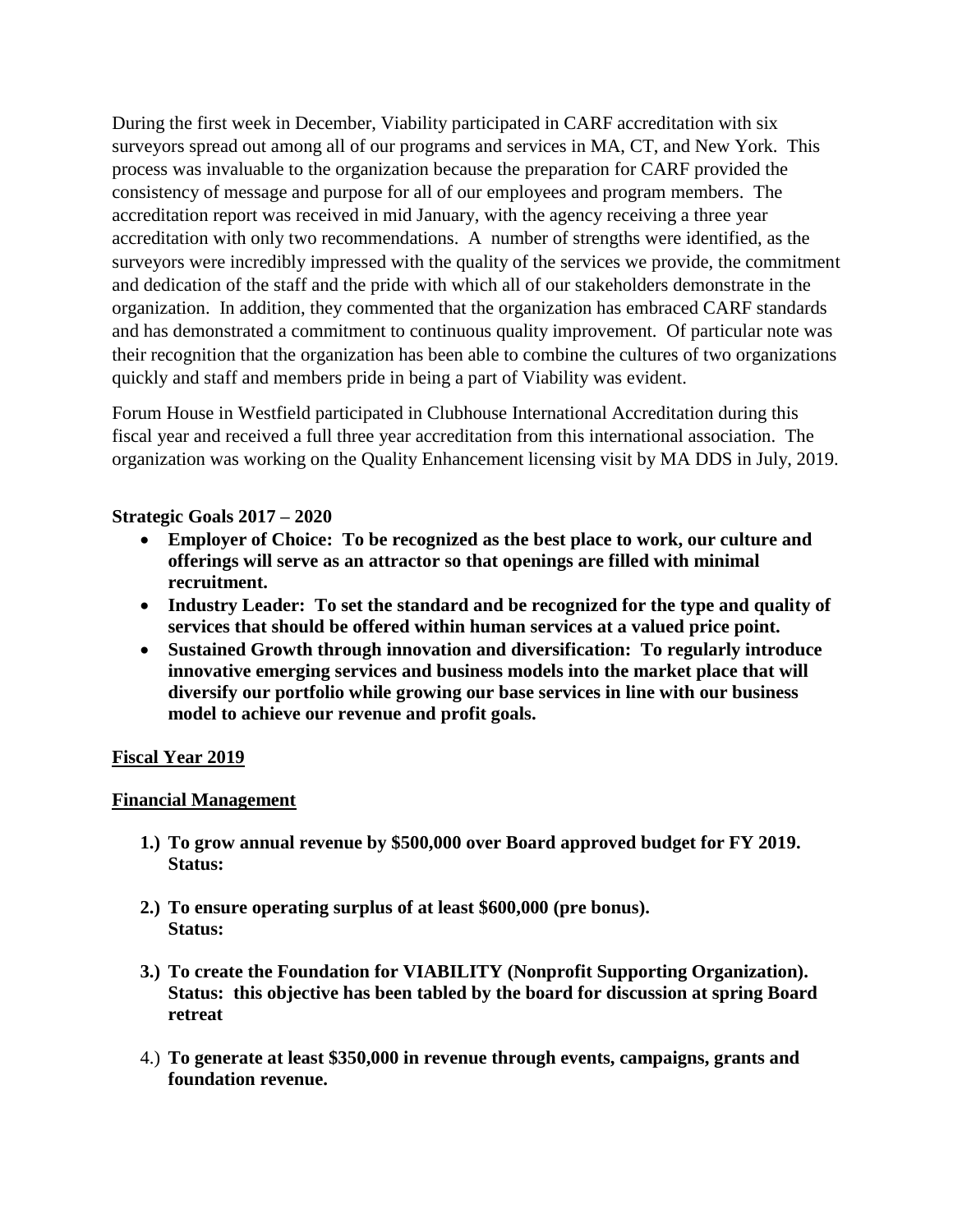**Status: with revenue from DOT, NAMI, Westfield Grant, Scottish Festival, CT Workers Compensation Trust and others this will be met.**

#### **Workforce Development**

**1. To Develop Career Ladder and plan for advancement in all positions:**

**Status: Phase 1 -role descriptions and grades have been developed**

**2. To create Viability's Employment Diversity and Inclusion program and double the Federal 503 employee compliance percentage of 7%. Status: program is in progress, current compliance percentage is at 9.6%**

**3). To become employer of choice throughout our service area as evident by inclusion in the Boston Globe top 100 places to work or similar recognition. Status: objective on hold**

### **Operations**

- **1.) To review and revise organizational structure to manage current business. Training, orienting and handing off relationships throughout the services areas. Status: revision of structure in process during second half of fiscal year**
- **2.) To receive the maximum 2 year licensure from DDS Quality Review this year. Status: Licensing review will occur during the summer of 2019**
- **3.) To receive the maximum 3 year accreditation from CARF International Status: Achieved**
- 4). **Achieve Clubhouse International Accreditation for those programs who are due Status: Forum House in Westfield achieved full three year accreditation**

#### **Leadership**

- **1.) To present and represent Viability at regional and national conferences in States we are developing new programs. Status: APSE conference last June, Florida, Chief Human Resources and Senior Vice President have actively traveled and engaged stakeholders across the country as well as presence at regional and local career fairs, stakeholder events**
- **2.) To develop the Viability National Business Advisory Council, our national network, to facilitate JTPP growth and development. Status: Objective achieved. Council has met by phone, met at national conference in the spring**
- **3.) To develop design and implement the internal and external communication plan branding Viability as the newly merged progressive Non-Profit of the future. Status: Plan developed and in progress**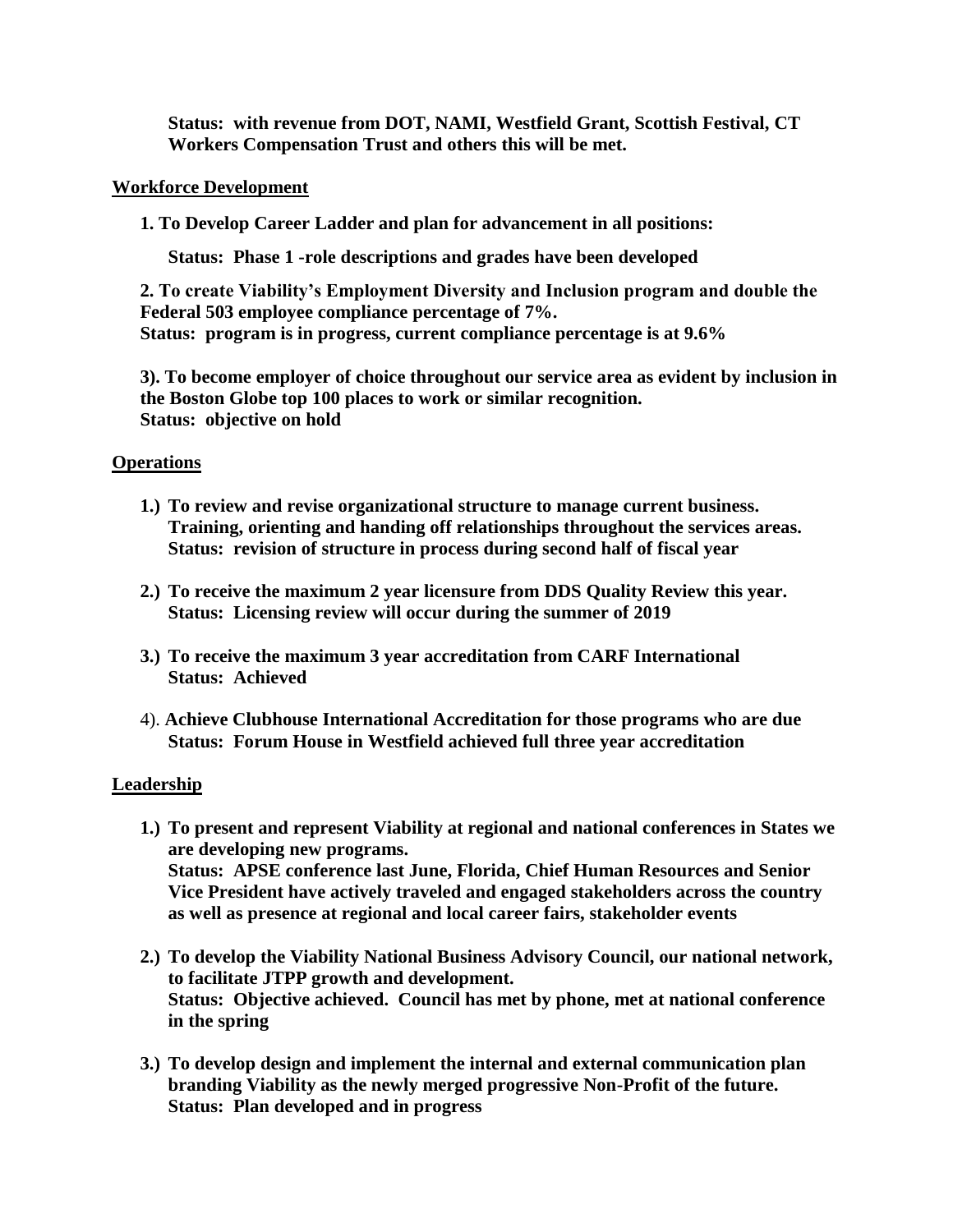#### **New Opportunities and Growth**

- 1.) **To diversify funding through merger, acquisition or affiliation with an autism service. Status: developed an affiliation with the Fields Center**
- 2.) **To replicate our JTPP model with additional corporations in our current service space including signed MOU's with at least 3 new businesses Status: new and expanding businesses and markets include: Sephora (into Utah, San Francisco and Nevada), Walgreens as national business partner, Pactiv in New York, Advance Auto in Houston, Geodis in Nashville and ADM in Illinois**
- 3.) **To increase market share in current service areas by 3%. Status: objective will be met in several mental health, DDS programs**
- 4.) **To develop new State or National set aside contracts exceeding \$100,000. Status: objective achieved in Oklahoma**

#### **Fiscal:**

The unaudited net income from operations for the fiscal year ending June 30, 2019 was \$1,280,100 and total net surplus was \$1,398,000. All debt service coverage obligations we met. Financial ratios compared to state standards were primarily good to excellent.



#### **Technology:**

The technology team continues to find ways to ensure the reliability of our core systems while leveraging technology to better serve our members. A major project this year was the updating of our network firewalls in each location. All have been replaced with Fortinet devices which secures our internal connections and further protects from outside threats. We have installed Sophos anti-virus on all Viability computers which allows for more threat protection and the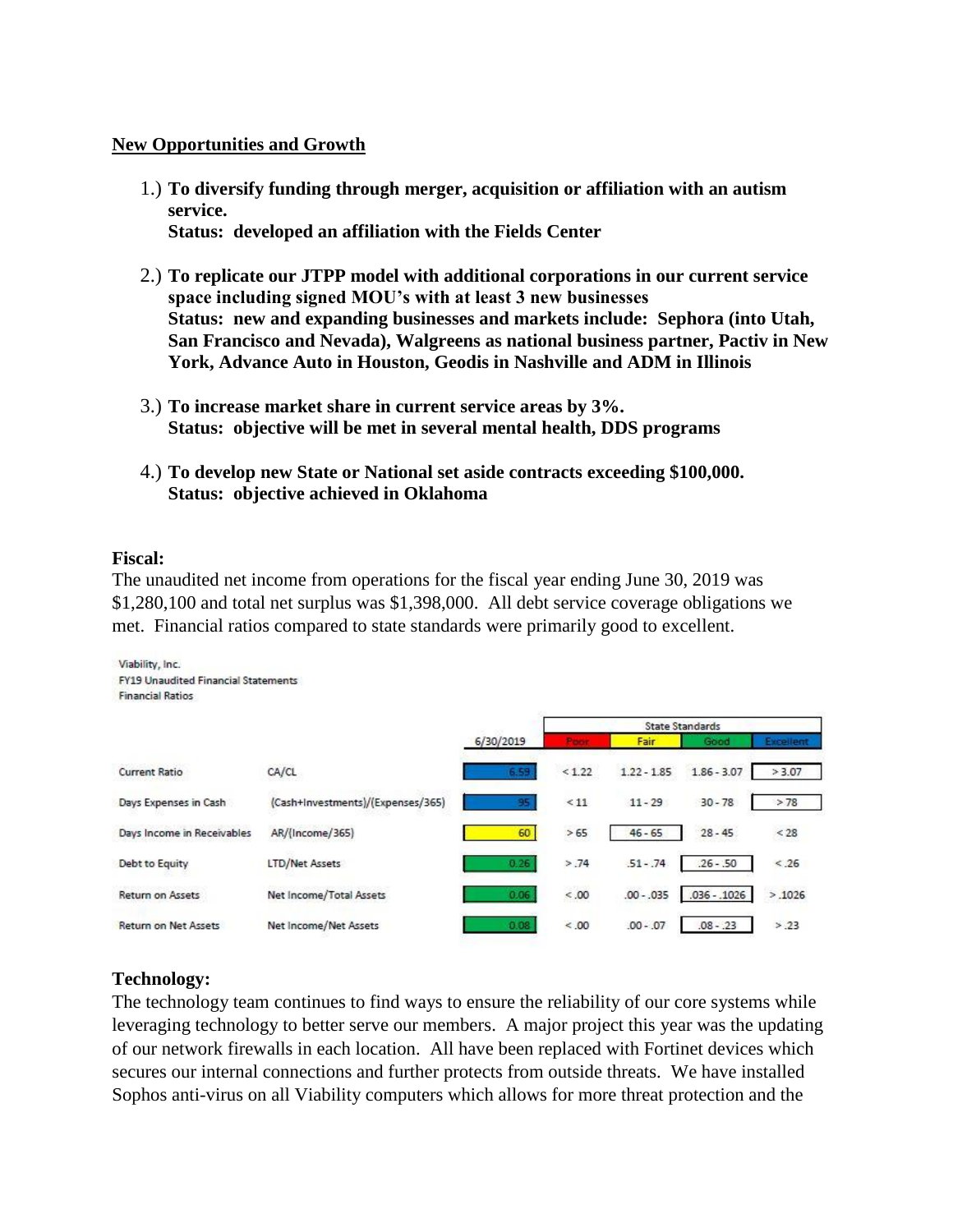ability to overlay controls on the devices as needed. On the advice of our auditors and board Technology and Business Practice committee, we have increased password size for systems, install dual authentication for key admin accounts, and have engaged in phishing exercises as part of program to better educate users.

Our Credible electronic health record system continues to evolve and we added their business intelligence package which allows for enhanced reporting capabilities. We are in the process of rolling out a new accounts payable module from Blackbaud to our offices which will have significant workflow impacts to the organization.

We continue to look for ways to enhance the user experience and leverage current systems while exploring new systems that meet our needs.

# **Facilities:**

During fiscal year 2019 David Rice was promoted to Facilities and Safety Manager and an employee of our Zerorez company transitioned over to Viability to focus on cleaning landscaping and maintenance issues. Updates to the facility ticket system were made, combining IT and facilities into one system, resulting in cost savings and staff from these teams working together more collaboratively. The Viability Cleaning Company was established following the dissolution of Zerorez, and we were able to take on a number of the Zerorez accounts. As of May, 2019 we had billed \$6,000 in corporate accounts and saved over \$5000 from cleaning of our own properties. In terms of safety of our facilities, prior to the CARF accreditation visit in September, a representative of HUB did an inspection of every one of Viability's facilities, with recommendations to ensure compliance and safety. Maintenance updates during the past nine months included lighting updates, partnering with EverSource and Advanced Energy Group, consolidation of our trash and recycling contracts, and changing phones to one system through intermedia.

Viability's owned properties include the new purchase 50 Griffin Road in Bloomfield, CT, 60 Brookdale Drive in Springfield, 5 Franklin Street in Northampton, 251 Nonotuck Street in Northampton, 55 Broad Street in Westfield, 1401 State Street in Springfield, 85 West Housatonic in Pittsfield, and 193 Wendell Avenue in Pittsfield. All of these properties were updated this fiscal year with new fencing and roof repairs for Franklin Street, replacement of flooring and painting at Nonotuck Street, maintenance, completion of 3<sup>rd</sup> floor and electrical upgrades at Broad Street; roof repairs, updating HVAC, painting at State Street; roof repairs, painting and lighting upgrades at Houstanic Street and painting, and deep cleaning at Wendell Avenue. At Brookdale Ave we upgraded the rooftop heating units, built a file storage room on the second floor, repainted and spruced up the outside. The newest property purchase in Bloomfield, which was acquired in November, 2018 now has architectural plans which have been submitted, with work slated to begin late Spring.

The many properties leased by Viability have also had upgrades from lighting and electrical upgrades, painting projects, movement of some offices to other more cost effective spaces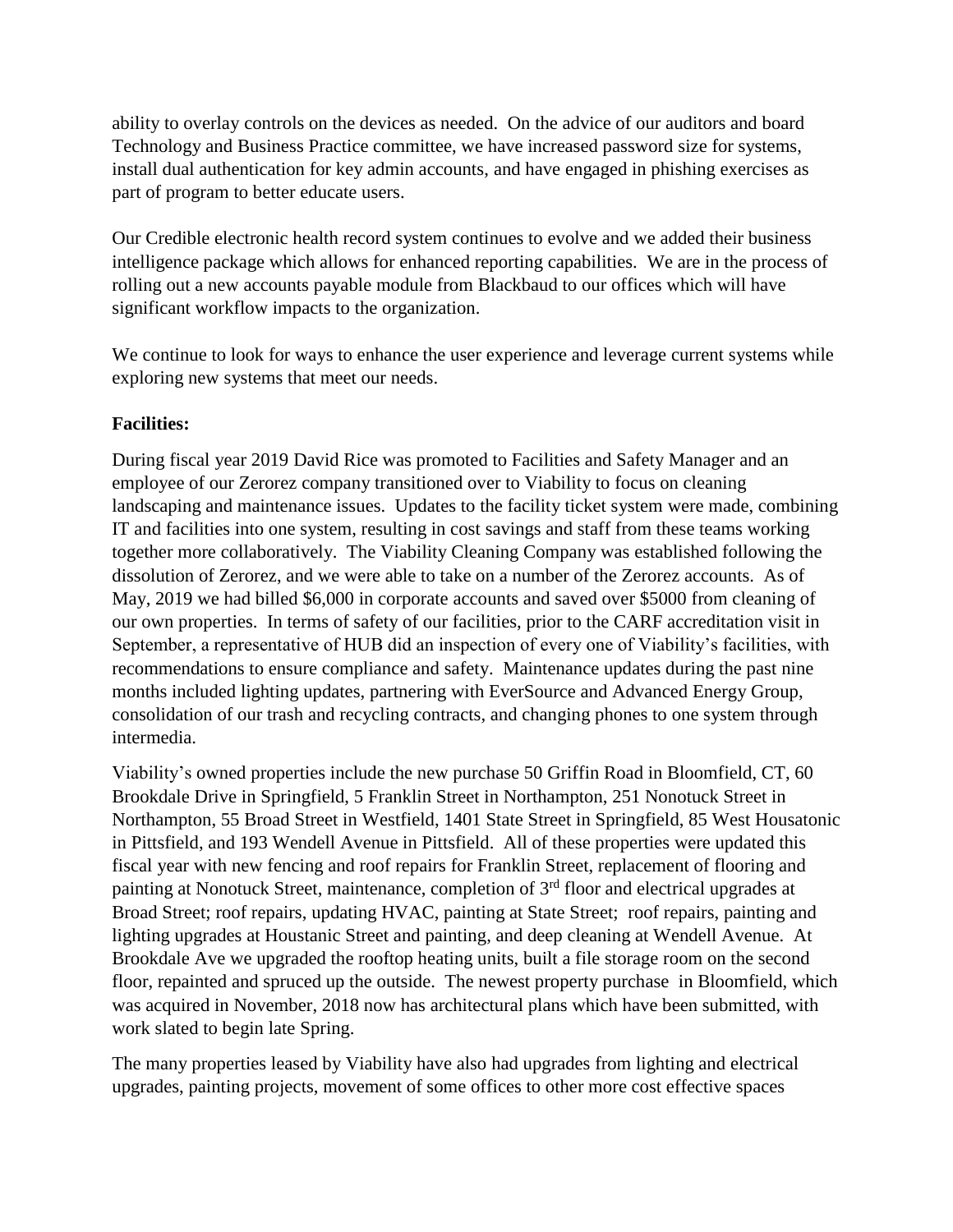including the move of our Springfield Community Living program to Dickinson street. The program in Southbridge – Tradewinds, will be leaving that leased space for a larger space with a better landlord, and we are currently working with the new owner on plans for renovation of that new space to meet our needs.

**Risk Management**: Viability reviewed and evaluated its risk with respect to insurance, compliance, health and safety and quality prior to the CARF accreditation visit in December, and developed a new Risk Management Policy and Risk Management plan. The agency is updating its COOP Plan (Continuous Operations) and risk management assessment for fiscal year 2020.

#### **Human Resources:**

During the 2019 fiscal year, the Human Resource Department hired a new Chief Diversity and Human Resource Officer and Director of Employee Relations. The strategic plan outlined by the department has identified a number of key projects necessary to implement in order to increase employee retention and become an 'employer of choice." The agency's 20.2020 campaign rolled out, which aims to have 20% of Viability's workforce self-identify as having a disability by 2020. When this initiative began, Viability was at 2% of its' staff self-identifying as having a disability. At the end of the fiscal year, that number increased by over 5x and we are now at 11% of our employees disclosing that they have a disability.

During the fiscal year 40 employees transferred to higher positions within the agency, there were 194 terminations/resignations, and 171 new employees were hired. The turnover rate was calculated at 38.8%, for the fiscal year. 17 employees were out on FMLA at the end of the fiscal year, and 80 staff filed workers compensation reports, 21 of which resulted in compensable claims. The HR department has established systems to interview employees who are leaving the agency in order to obtain important exit information which may drive some of the department's efforts. They have also begun building relationships with local colleges, disability employment services, and veteran services to increase our talent pool and fill vacancies. They have held/participated in various job fairs to target different demographics to address our open positions. The HR will continue to attend these events and ensure there is a diverse target audience to meet our member needs.

The HR department has implemented a New Employee Orientation that is held monthly to welcome new employees to the agency, inform them of the various departments and resources, and assist them in building a network of colleagues to promote connectedness and engagement. There will be employee feedback surveys distributed to gain insight to improving retention and understanding the needs of our workforce.

To address lost time due to on the job injuries, the HR department has enhanced its' modified duty process which led to a significant decrease in missed time of injured employees. We have also evaluated and changed 1<sup>st</sup> treatment centers to ensure our employee and program needs are being met appropriately. HR will continue to evaluate strategies to limit on-the-job injuries and keeping employees engaged when they cannot function in their roles because of medical restrictions.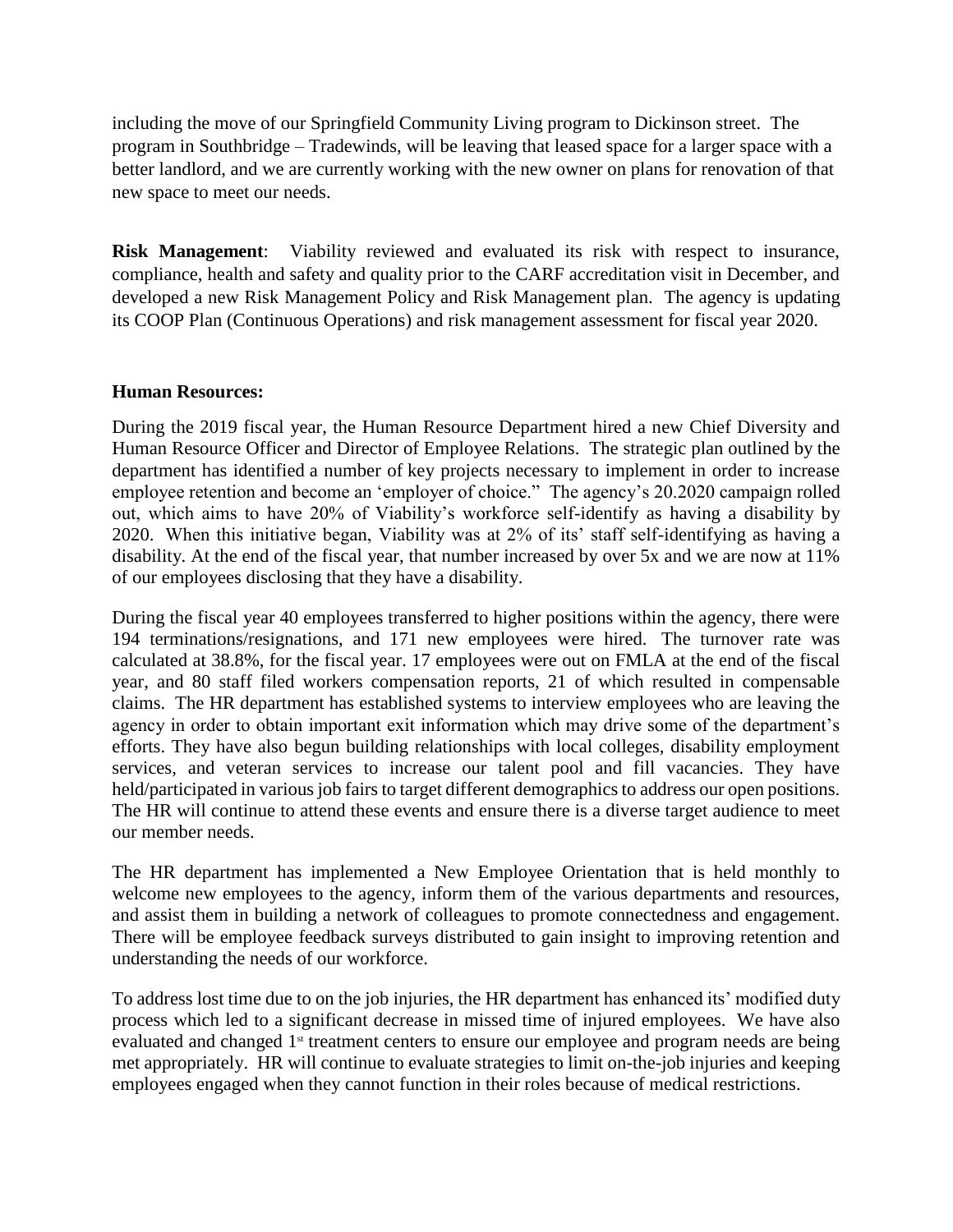Actions:

- Continue to implement employee feedback surveys in order to gain knowledge about retention, engagement issues and how to best meet the needs of the workforce and implement at least one new strategy during fiscal year 2020
- Work with workers compensation carrier and Viability Health and Safety Officers to determine methods to reduce on the job injuries, reviewing at Safety Committee, and providing additional educational information to programs.

# **Health and Safety:**

The Health and Safety Committee under the direction of the Vice President of Quality met four times during the fiscal year, implementing the new policies and procedures and preparing for CARF accreditation. As a number of Health and Safety Officers were new to their roles, in person meetings were held to educate and ensure that all programs were operating their health and safety programs consistently. Considerable time was spent helping programs get up to speed with drills, training, inspections, etc.. As a result, the CARF accreditation team expressed positive comments about the agency's structured health and safety program and there were no recommendations by CARF under Health and Safety. The committee reviews a summary of workers compensation reports, member incidents, safety first reports and makes recommendations if any trends or issues are identified. The member incident reports primarily consisted of medical issues where an ambulance needed to be called, including seizures. Over 200 reports were summarized for the Health and Safety Committee. Recommendations for action included ideas to minimize trips going up or down stairs or off curbs,and developing more information and education on seizure first aid.

Actions:

- Work with Philadelphia Insurance to do safety assessments at all Viability locations during the fall and winter of fiscal year 2020
- Determine most effective tools to utilize to do safety assessments regarding workplace violence for all sites in the agency and implement

# **Human Rights Summary**

Viability provided services to members in five states: Massachusetts, Connecticut, New York, Rhode Island and Oklahoma. Viability served over 4700 members during this fiscal year with a wide range of abilities. In order to ensure the rights of all members were upheld we facilitate two committees to ensure required trainings occur for staff and members, to assist members regarding the appropriate exercise of their human rights, (for example, assist them by providing choices, encouraging them to make their own decisions), to advocate for members, (for example, bring health and safety issues to my Human Rights Rep's attention), to increase the awareness of family members, friends, volunteers, employers and Co-workers about the rights of people with disabilities and to report to my Human Rights Representative or Program Supervisor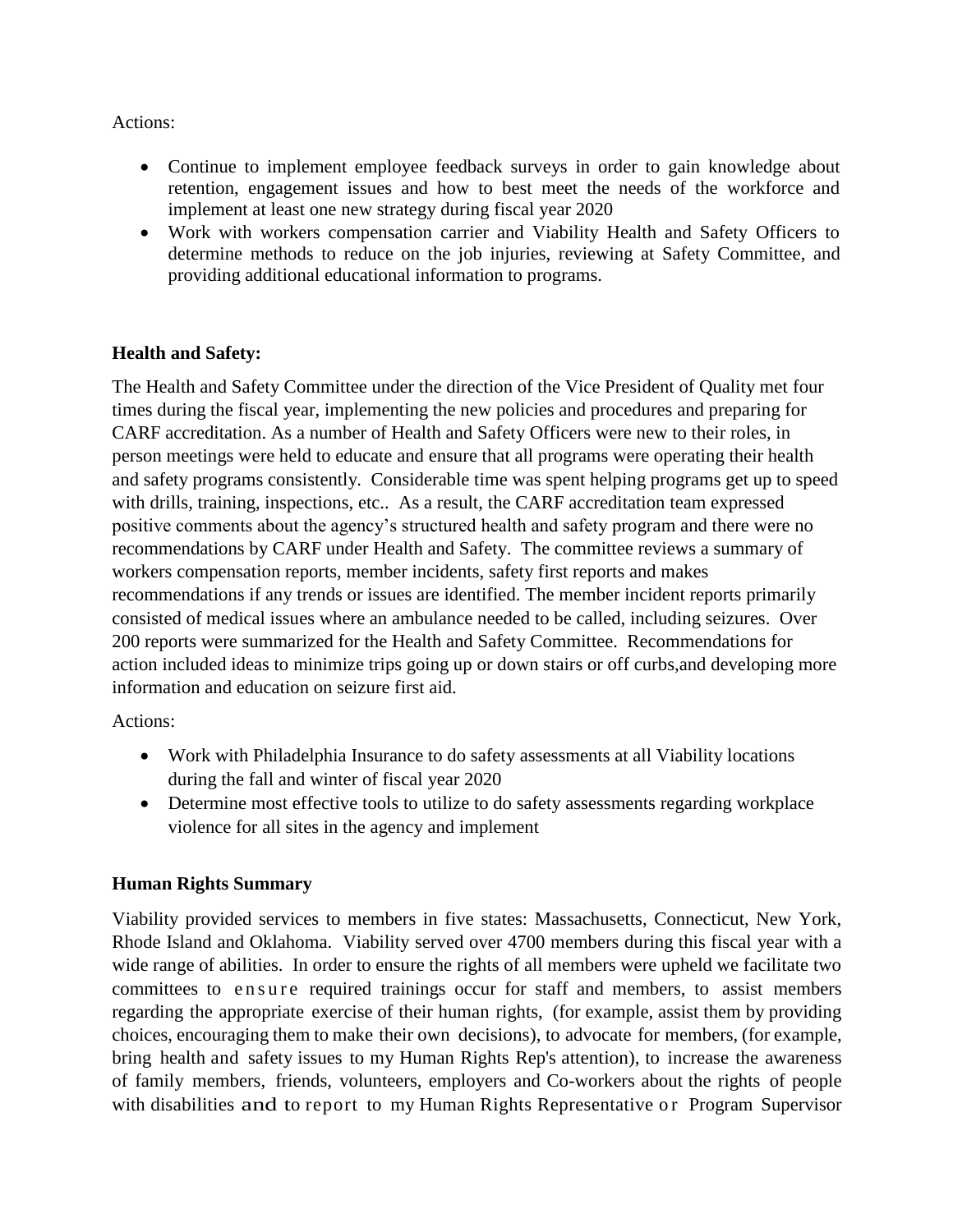on specific incidents concerning individuals of the program, with regard to the impact upon their human rights, including human rights violations, restraints, seclusions, restrictions or use of restrictive behavior modification plans. Each program was assigned a committee based on funding source to ensure regulations were upheld.

- $\div$  Springfield Committee serves the Department of Developmental Disabilities and the office for persons with developmental disabilities (OPWDD) in New York
- Northampton Committee serves the Department of Mental Health, Massachusetts Rehabilitation Committee and the Department of Transitional Assistance.

# **Overall Highlights from DDS Human Rights Committee:**

The data collected covers the period between July 1, 2018 thru June 30, 2019.

There were 61 incidents, 15 restraints, 9 investigations and 3 complaints reviewed by the Human Rights committee.

Each incident was reviewed and discussed if the committee had questions. The breakdown is as follows:

- Assaultive behavior 36% (22)
- Unexpected Hospitalizations/Injuries 36% (22)
- $>$  Verbal Abuse  $-23\%$  (14)
- $>$  Misc. (elopement, destruction, theft) 14% (6)

Fifteen restraints were executed and documented for 3 Pyramid members which is an increase of 87% from 2018. All were reviewed by the human rights committee and submitted to DDS and ISP teams for review. Behavioral guidelines are in place and all involved staff have received Safety Care training by a certified instructor.

Nine (9) investigations were conducted by MA DDS with 11% (1) being substantiated for mistreatment or abuse. An action plan was developed and implemented which included re-training of staff, disciplinary action in accordance with VIABIITY policy and member meetings to determine best practices for services. This is a decrease of 100% from 2018.

Three (3) complaints were submitted to the committee by human rights representatives/members in the various programs. Each complaint was presented by the human rights officer on behalf of the member. The complaints were reviewed, discussed and recommendations were made to the program leadership. Follow up was conducted and all members were satisfied with the recommendation and actions by the program.

The DMH/MRC Human Rights Committee met to review incidents, DPPC or DMH investigations, money management plans and trainings that Human Rights Advocates participate in. Reports reviewed included:

 $\hat{\mathbf{\cdot}}$  Three deaths – any death of an individual in our services is reported and investigated. No actions taken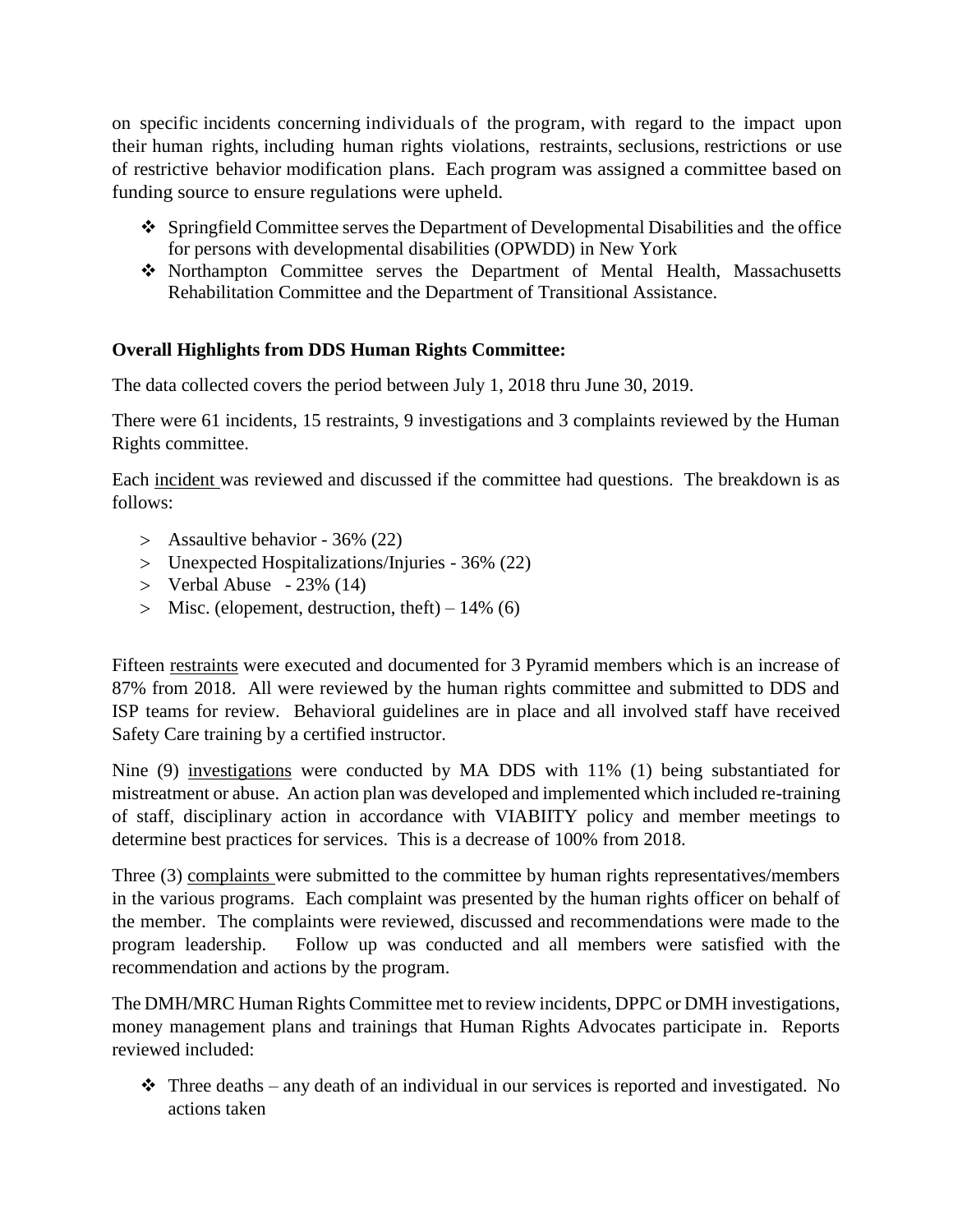- $\div$  DMH/DPPC investigations there was one investigation completed by Viability on behalf of DMH. Results – one termination of an employee. The second DMH investigation is still underway
- Reports of suspensions of members in services, police or ambulance involvement. No concerns or recommendations made by Human Rights committee.

## **2018 Recommendations**

- $\div$  The committee recommended that a BCBA Board Certified Behavior Analyst be hired by VIABILITY to assist the programs with training of staff on how to deal with assaultive behaviors. Viability hired a Behavior Analyst in October 2018. She consults with the programs assisting them to develop behavior guidelines or plans to assist the members in participating safely in program activities. She trains staff in gathering data and providing critical information to assist in developing a meaningful plan/guideline.
- $\triangle$  The committee recommended that members lodging a complaint be encouraged to attend the meeting with their program advocate allowing the committee members to ask questions and offer suggestions timely. Staff filing the complaints on behalf of members encouraged the members to attend the committee. In each case the member chose not to empower the advocate to represent them.

#### **2019 Recommendations**

- Determine the most effective methods to incorporate all states' Human Rights requirements into current human rights committee structure of Viability.
- Establish a mechanism to ensure that all states Human Rights regulations are reviewed, updated and acted upon regularly in order to ensure full compliance with each of the states where Viability provides services.

#### **Demographic Data:**

**During fiscal year 2019, Viability served a total of 4724 individuals at 30 different program location sites as well as numerous group employment, job training and placement, and individual employment sites. The average age of the individuals with whom we worked was 40, 52% male and 43% female. In terms of breakdown by race/ethnicity, 66% of those we served identified as white, 15% as Hispanic/Latino and 14% as African American.** 

**Breakdown by primary disability is as follows:**

**Psychiatric disability – 37% Intellectual disability – 25% Deaf – 7% Learning disability -6% Physical disability -6%**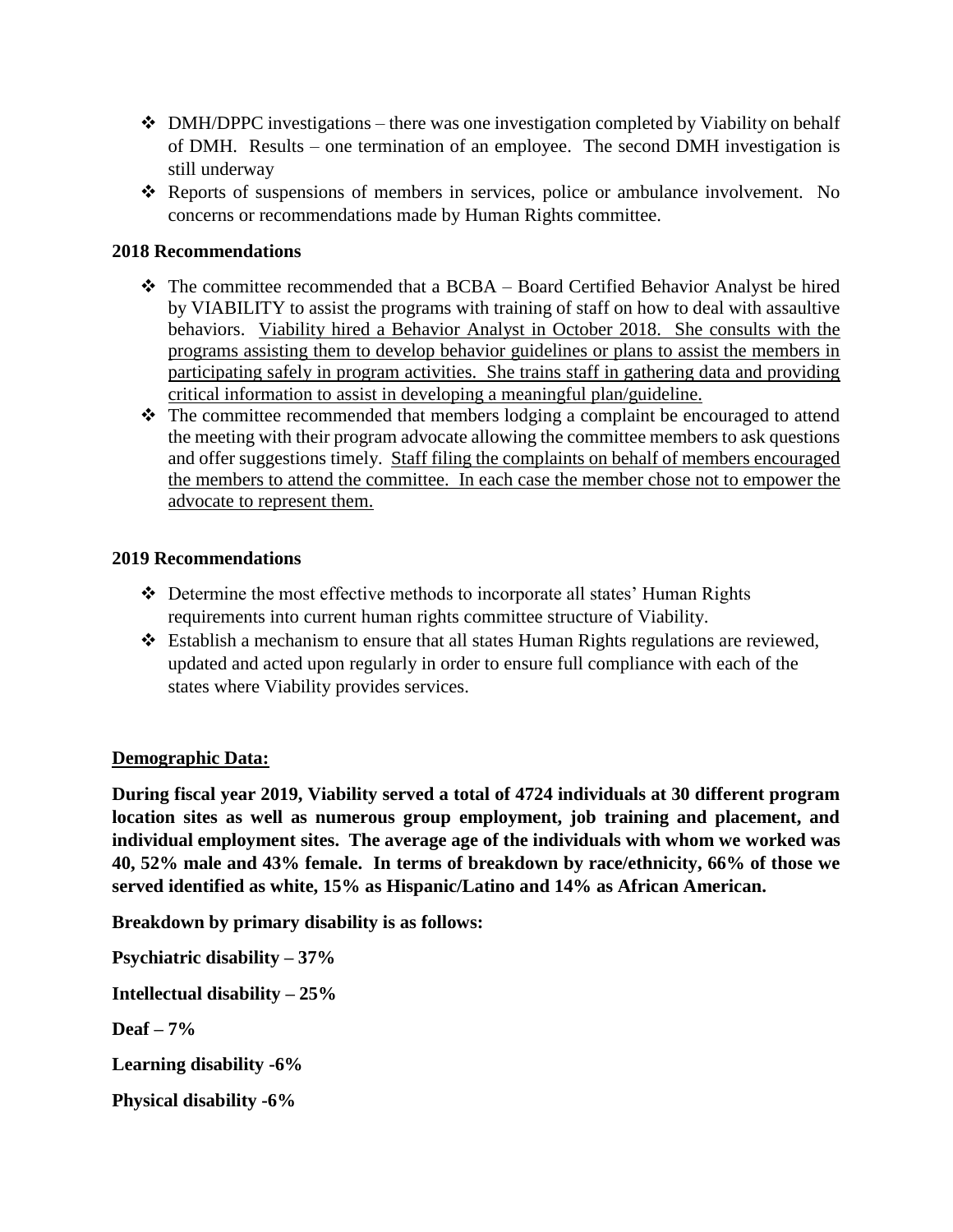## **Summary and Analysis of Viability Surveys**

During the summer of 2019 surveys were administered to three different stakeholder groups: external customers, employers -our business partners, and our program members. Surveys to both external customers and employers were provided both through a web link to survey monkey, in person or by mail which were then manually entered into survey monkey. The analysis of the survey results are described below:

### **Member Satisfaction Survey:**

The 2019 member satisfaction survey was completed by all programs in the organization, with a total of more than 775 respondents. Programs collected the responses and sent a tally of their results to Quality department where they were combined into one report with numbers and satisfaction percentages.

# **Overall Satisfaction: 57.84% expressed excellent satisfaction with services, 35.33% good, combined overall satisfaction is 93.17%**

Other areas of strong satisfaction when combining excellent and good:

| $\bullet$ | Services have assisted me to gain independence - | 94% |
|-----------|--------------------------------------------------|-----|
| $\bullet$ | My rights are respected                          | 95% |
| $\bullet$ | Staff know and understand my culture and         |     |
|           | Identity                                         | 94% |
|           | • I am treated respectfully                      | 97% |
|           | • The quality of services offered                | 95% |

For those receiving community living supports, the responses were also highly positive:

|  |  |  | • I am satisfied with the supports I receive |                     | 99% |
|--|--|--|----------------------------------------------|---------------------|-----|
|  |  |  |                                              | $\bigcap$ $\bigcap$ |     |

• I live in a safe neighborhood 94%

Respondents who receive employment services through Viability:

| $\bullet$ | Staff assisted me to find a job          | 92% |     |
|-----------|------------------------------------------|-----|-----|
| $\bullet$ | I am satisfied with the amount of time   |     |     |
|           | It took to find a job                    |     | 89% |
|           | • I am satisfied with supports I receive | 93% |     |
|           | Recreation services respondents:         |     |     |

• I have opportunities to make friends 91%

Those involved with volunteer opportunities:

• I enjoy my volunteer position 90%

Those respondents receiving educational supports: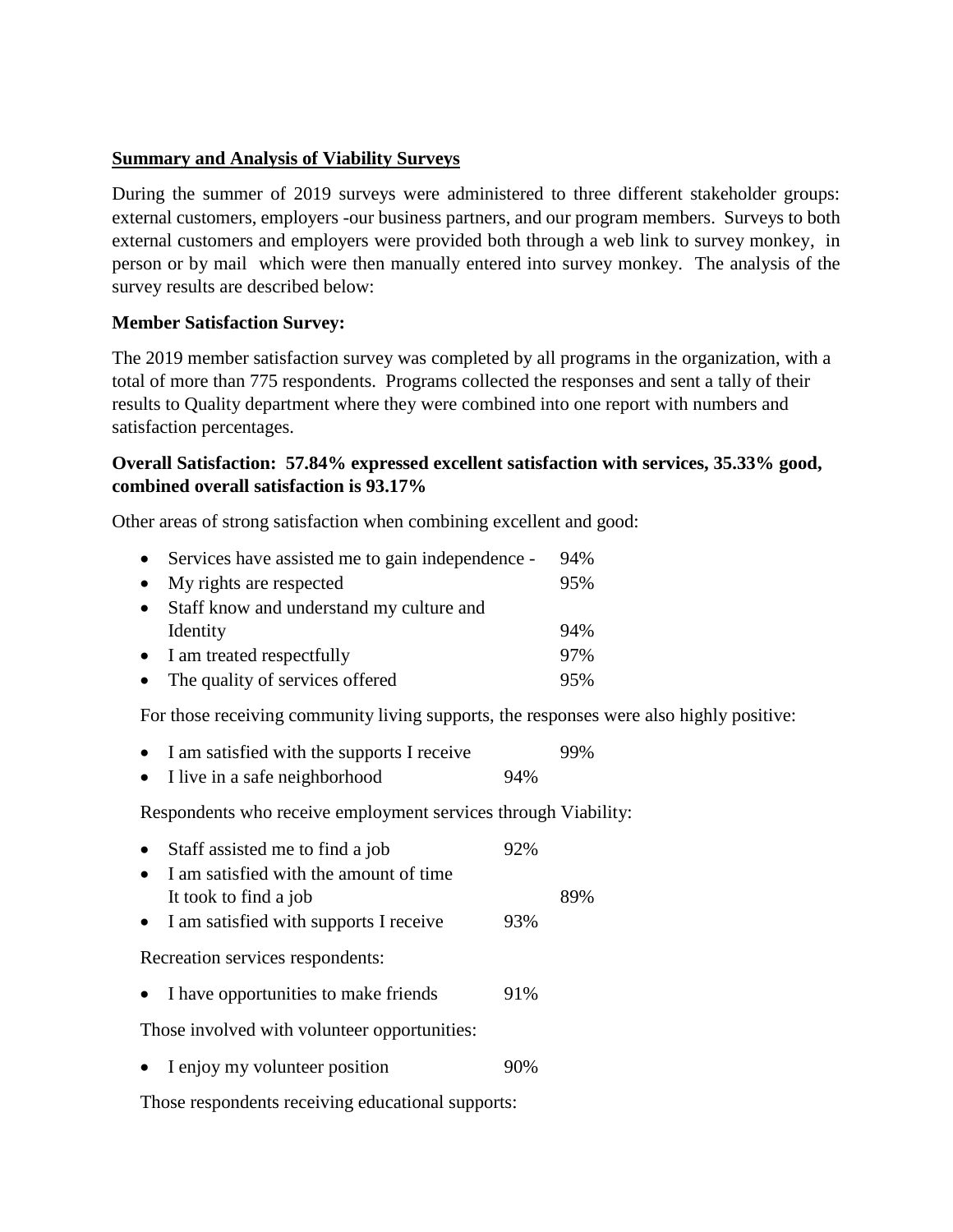• I am helped to set and achieve my education Goals 86%

Overall, the member satisfaction survey demonstrated that the individuals who receive services through Viability are highly satisfied with the services, supports and assistance they receive.

# **Actions:**

- **1. Establish a performance indicator that tracks information on time from referral to job placement**
- **2. Work with programs that provide education services to find methods to enhance the educational supports offered to our program members.**

# **External Customer Satisfaction Survey:**

During the months of July – September, Viability's external customer satisfaction survey was administered through a web link via survey monkey. A number of our external customers also completed hard copies which were then manually entered into the survey monkey instrument. There were 153 responses, with the highest number of responses coming from those involved with Viability's AFC services at 28% of the respondents, second highest employment services stakeholders at 25%, community living at 19%, clubhouse stakeholders at 17%, day services 5%, and transportation 4%.

Geographically, the highest percentages of responses came from Hampden County in MA at 62%, 12% each from Worcester County and Eastern MA, 9% from Hampshire/Franklin Counties, 7% from the Berkshires, 4% from Northern and 2% from Southern Connecticut. There were no responses from either Oklahoma or New York.

# **Overall satisfaction with Viability's services: 88% of respondents rated Viability's services as either Superior, above average or satisfactory. Superior and above average together rated 75% satisfaction.**

**Overall satisfaction with Viability's employment services: when the numbers of nonrespondents are taken out of the equation, 93% satisfaction when superior, above average and satisfactory are combined, 73% when above average and superior are combined.**

Satisfaction responses for specific questions include: (ratings include superior, above average and satisfactory combined)

| • Viability' services respect individual rights   | 97% satisfaction |
|---------------------------------------------------|------------------|
| • Services assist individuals in building skills  | 90% satisfaction |
| • Services respect individual desires/preferences | 93% satisfaction |
| • Services assist individuals to achieve goals    | 90% satisfaction |
| • Services welcome diverse cultures               | 90% satisfaction |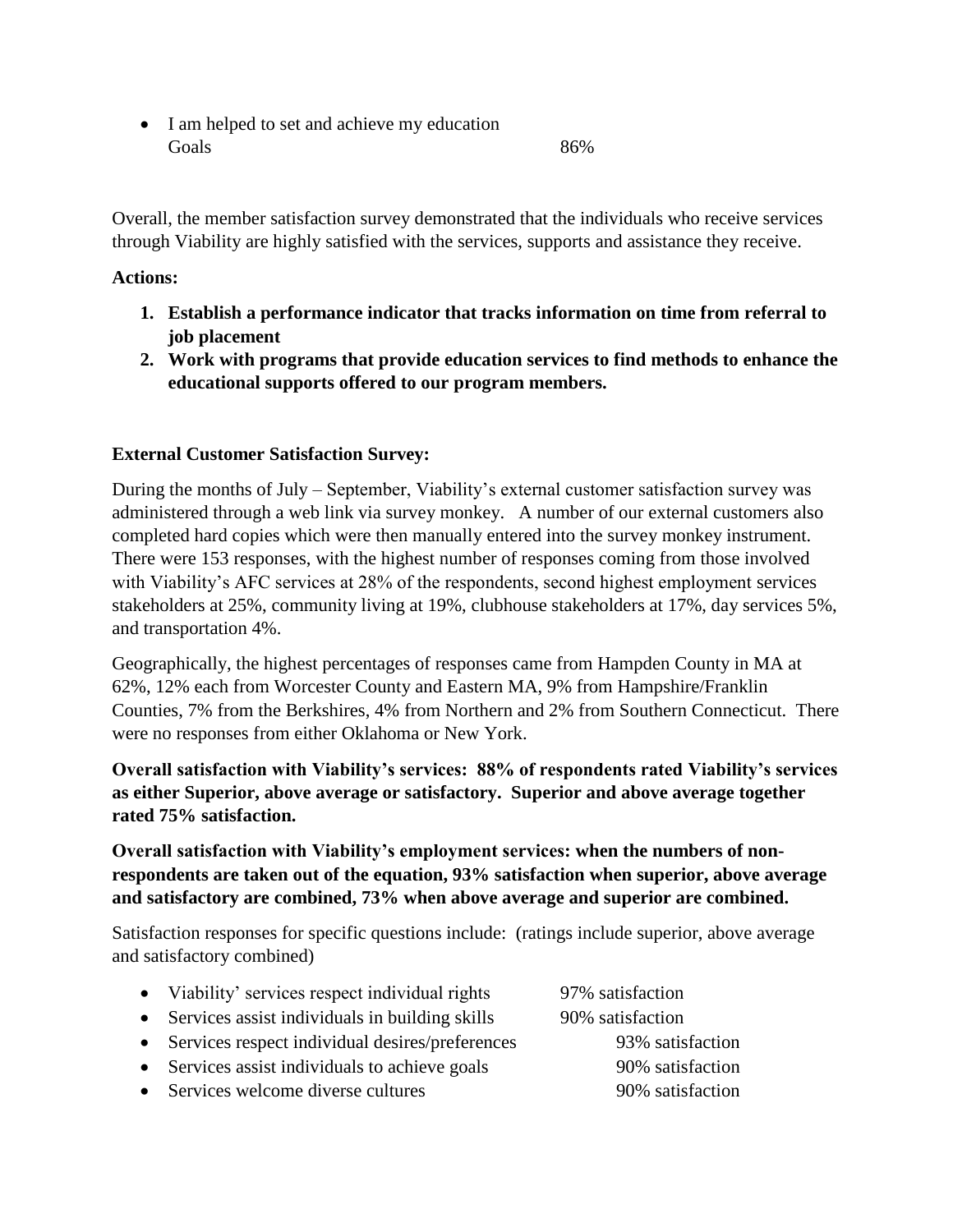• Quality of Viability services 94% satisfaction

Quality of social/community integration activities 93% satisfaction

## **Questions regarding employment services specifically**:

(many of these questions had a high number of non-responses, therefore, they were not included in the satisfaction scores for purposes of obtaining a clear picture of stakeholders satisfaction with our employment services)

- Variety of employment opportunities suit skills 87%
- Staff are effective in helping build job skills 91%
- Employment was obtained in a timely manner 87%

While the data for employment is still considered positive, an area of improvement where the agency should consider putting time and attention is time for individuals to obtain a job. The member survey also identified this issue as one for improvement.

### **Actions:**

 **Establish a best practice employment team that identifies areas for improvement and learning in job development, as well as training and supporting individuals to achieve their employment goals.**

# **Employer Partner Survey:**

The Viability's Employer Partner survey was also administered during the months of July – September via a survey monkey link. However, a number of Viability employment specialists copied the survey and handed out to their active employers with whom they work, requesting it to be completed and sent back to Viability. Unfortunately, the response rate was low, only 25 employers responded to the survey. Of the 25, 13 respondents were from Westfield, 2, Eastern MA, 1 from Hampshire County, 5 from Springfield/Holyoke area, 2 from CT and one from Franklin County. The majority of respondents were from companies where Viability had individual placements – 61%, with the second highest responses from businesses that identified as "other".

Summary of responses:

| • Overall satisfaction with Viability's employment services | 91% |
|-------------------------------------------------------------|-----|
| • Workers placed in their business                          | 79% |
| • Quality/quantity of work performed                        | 96% |
| • Staff who train individuals                               | 88% |
| • Viability staff – communicate and are effective           | 88% |

From this survey it is difficult to determine overall satisfaction due to the low responses.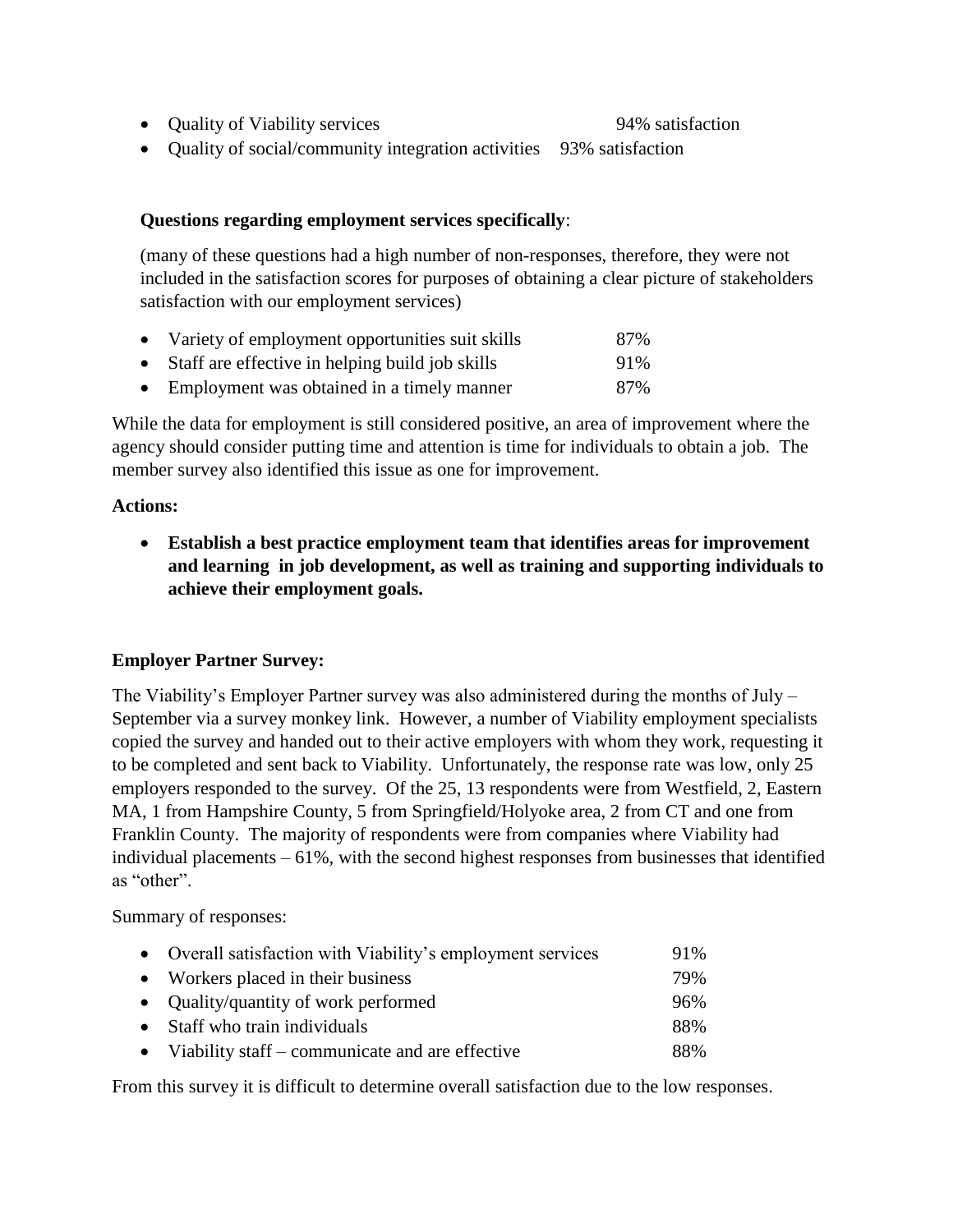Actions:

 During fiscal year 2019 design a survey that can be easily completed by our employer partners and ensure that employment staff and program directors reach out to get a higher response rate.

# **Program Services Summary and Analysis of Performance Data**

Performance measures, which had been created during the third quarter of last fiscal year, were reviewed, revised and simplified during the first quarter of fiscal year 2019. The majority of the services tracked key indicators by funding source and included funding source data required. The new system combines data for programs of similar type, regardless of funding source, however, programs are expected to review their performance data separately in order to determine areas of improvement. The IT team worked with a number of programs to set methods to collect this quarterly data within Credible, a process which will continue throughout this fiscal year. The program types reviewed for this first six months include:

# **Community Living, Transportation, Community Day Services, Employment Services, Job Training and Placement Services, Clubhouse Services, Adult Family/Foster Care and Student Transition Services.**

# **Community Living**

Community Living services in Viability consist of programs operating in East Hartford, Connecticut, and Massachusetts sites in Pittsfield, Springfield, Holyoke and three agency clubhouses in Springfield, Westfield and Holyoke. Community Living includes both community housing as well as independent supported apartments where individuals are assisted to maintain housing of their choice and live successfully in the community. Community Living services are funded by MA and CT DDS, as well as MA Rehabilitation Commission, Dept of mental Health and HUD/McKinney funding for chronically homeless mentally ill adults.

The community Living services in Holyoke. Springfield, Westfield, Berkshire County, and Hartford served a combined total of 157 individuals with 27 referrals. In five out of the seven programs, 100% of individuals maintained their community status for the three quarters. On average, 80% of individuals served in our community living programs participated in community activities during the year.

The newest contract during the year was the expansion of Viability's permanent supportive housing contracts funded by HUD, into Holyoke. Through Odyssey House, six individuals who were chronically homeless were provided housing and support services during the year.

# **Adult Foster/Family Care:**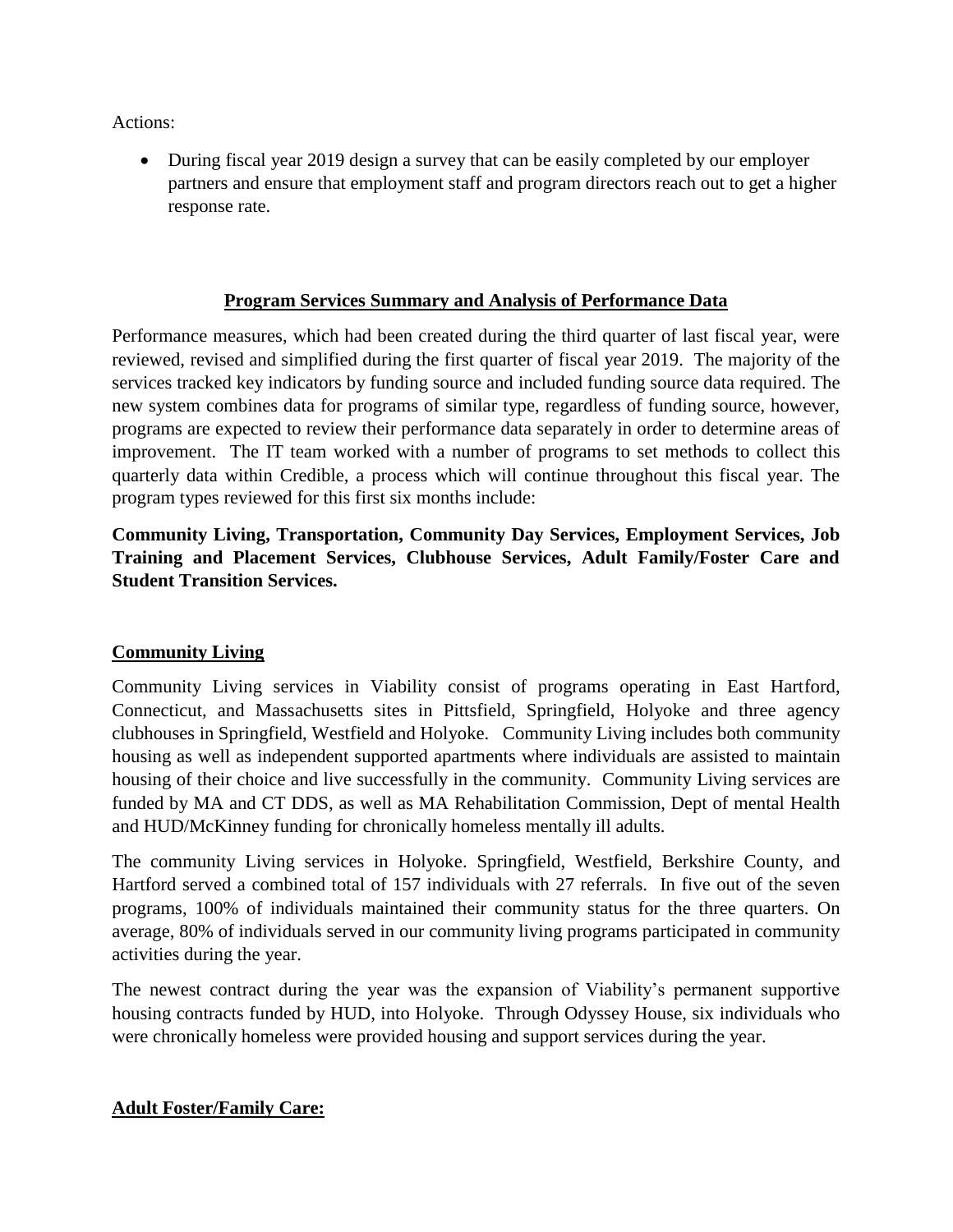Viability provides AFC services in Springfield, Worcester, Holyoke, Pittsfield and Salem. Indicators that being tracked include referrals, placements, total individuals served and achievement of physical/mental health goals as well as health and wellness goals. A total of 189 individuals were served in caregiver or family homes during the fiscal year. There were 60 referrals and 13 placements. Four out of the five reported on achievement of physical/mental health and health and wellness objectives, and on average 97% of physical/mental health objectives were achieved and 93% of health and wellness objectives.

## **Community Day Services**

Viability offers day services for individuals with developmental and intellectual disabilities in Windsor and Region 2 in CT, Springfield, Holyoke, Greenfield, Somerville and New York. Indicators tracked include numbers of new referrals, percentage of individuals involved in community activities during the quarter, total number served, percentage engaged in work or volunteer activities who are on a job readiness track, movement from day to job readiness, and movement from group to individual placements. These programs served a total of 271 individuals, received 65 referrals and had an average community participation rate of 95%. and 94% average work/volunteer participation. 51 individuals moved from the "day track' to the job readiness track.

Pyramid project in Springfield -a MA Health funded day service for those with more significant physical, intellectual and developmental challenges served 105 individuals during this fiscal year. Of those an average of 90% actively participated in physical activities designed to address wellness goals, and of the goals reviewed 59% were achieved.

New York also offers a Community Habilitation Service as well as a respite service. Com Hab and respite served a total of 16 individuals through the year.. Both of these services are seeking new referrals during fiscal year 2020.

#### **Employment services**

Employment services are provided throughout Viability's geographic areas and are funded by our states' Department of Developmental Services, Vocational Rehabilitation commissions, Department of Transitional Assistance, as well as through sub contracts with MA Department of Mental Health, and include such services as vocational assessments, direct placement, group supported employment and long term, ongoing supported employment services. The program options include pre-vocational services to assist individuals in getting ready to go to work, placement in group settings, transitional as well as independent and competitive placements. In Massachusetts, programs that provide employment services funded by DDS include Holyoke, Springfield, Greenfield and Eastern MA. In CT, DDS funds employment services in Region 1, Region 2 and Windsor and the Bureau of Rehabilitation Services (BRS) in CT also contracts with Viability for young adult as well as traditional vocational services and Job Training and Placement Services. New York services are funded by OPWDD, the office of persons with developmental disabilities. The Department of Mental Health in Massachusetts funds clubhouse models where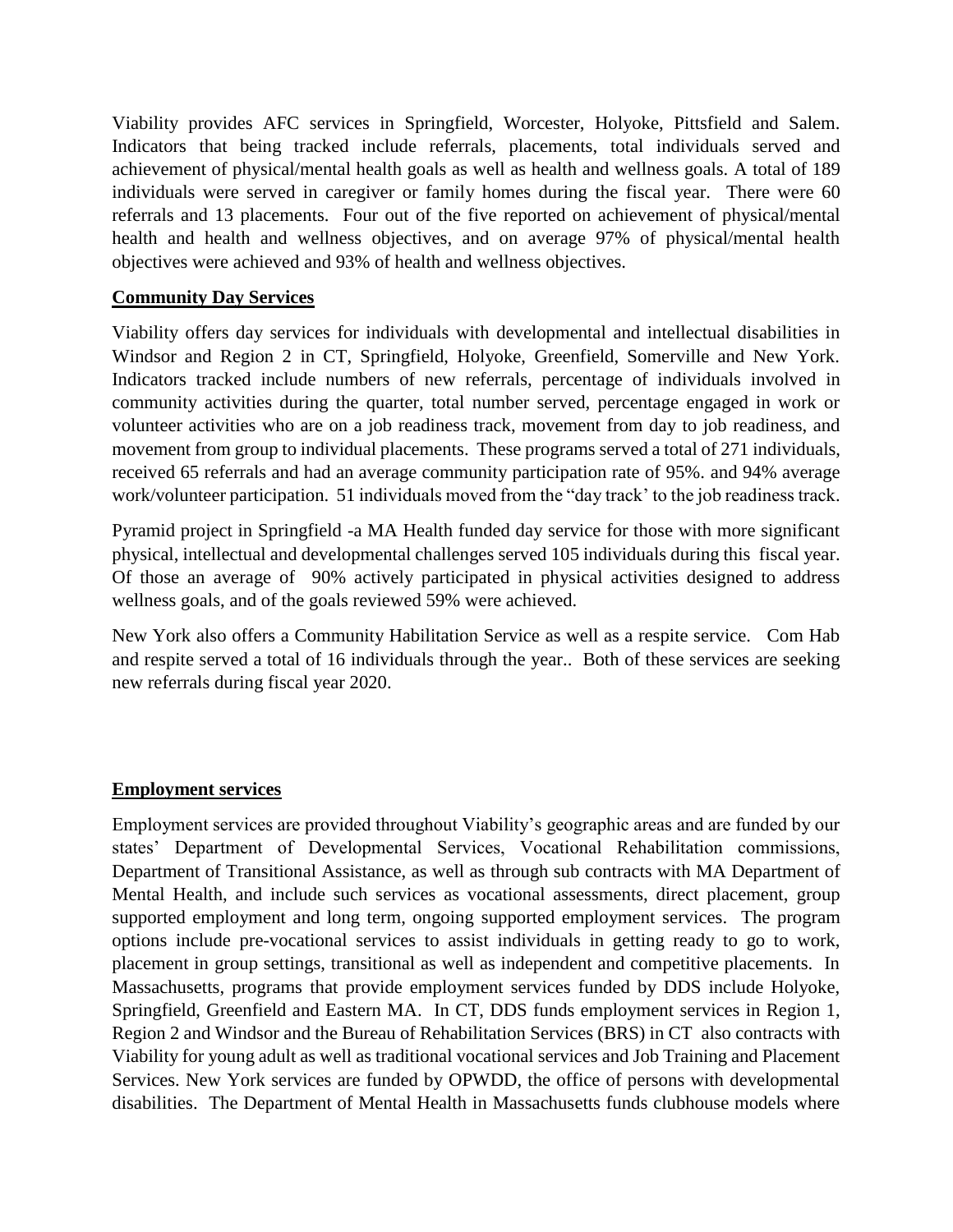transitional, supported and independent employment services are offered. A summary of performance indicators includes:

# **Community Employment**

Viability provided employment services and supports to 820 individuals in our community employment services during the fiscal year and received 388 referrals during this time, making 171 placements. Employment placements and total numbers served in our community employment services are also identified under our clubhouse services as well as our JTPP placements and long term supported employment service supports.

# **Job Training and Placement Services**

Viability contracts with BRS in CT to provide Job Training and placement services at several large job sites in Connecticut, including Mohegan Sun, Walgreens Distribution Center, CVS and Advanced Auto. During fiscal year 2019 we received 68 referrals, served 114 individuals, and 76% of individuals in this training and placement service were hired after training, with 77% maintaining their positions past 90 days.

# **Clubhouse Services**

Six clubhouses operate in Western and Central Massachusetts under Viability. These programs measure effectiveness, and efficiency through tracking a number of indicators, including new enrollments, "capture" of new enrollments, average daily attendance, utilization as well as employment placements in both competitive and transitional employment. During fiscal year 2019 the six clubs served a total of 881 individuals and had 304 new enrollees. They placed 196 members in competitive jobs and provided employment support to over 270 working members. These services are placing emphasis on assisting individuals in their educational pursuits, with Lighthouse having the highest percentage, with 10% of their active membership involved in some type of external education. All six clubhouses billed out their contracts at 100%.

Actions for fiscal year 2020:

- Develop standardized procedures for capturing and reporting on goal achievement data
- Create a best practice team that meets regularly for the purpose of sharing concerns, best practices and standardizing critical processes
- Research and discuss methods to increase numbers of members pursuing outside education
- Work with clubs in MA and outside the state to learn best practices for engaging young adults and implement among programs

# **Student Transition Services**

Viability contracts with MA Rehabilitation Commission in MA and BRS in CT to provide preemployment transition services for students in Western, Central MA and Region 1 and 2 in CT.